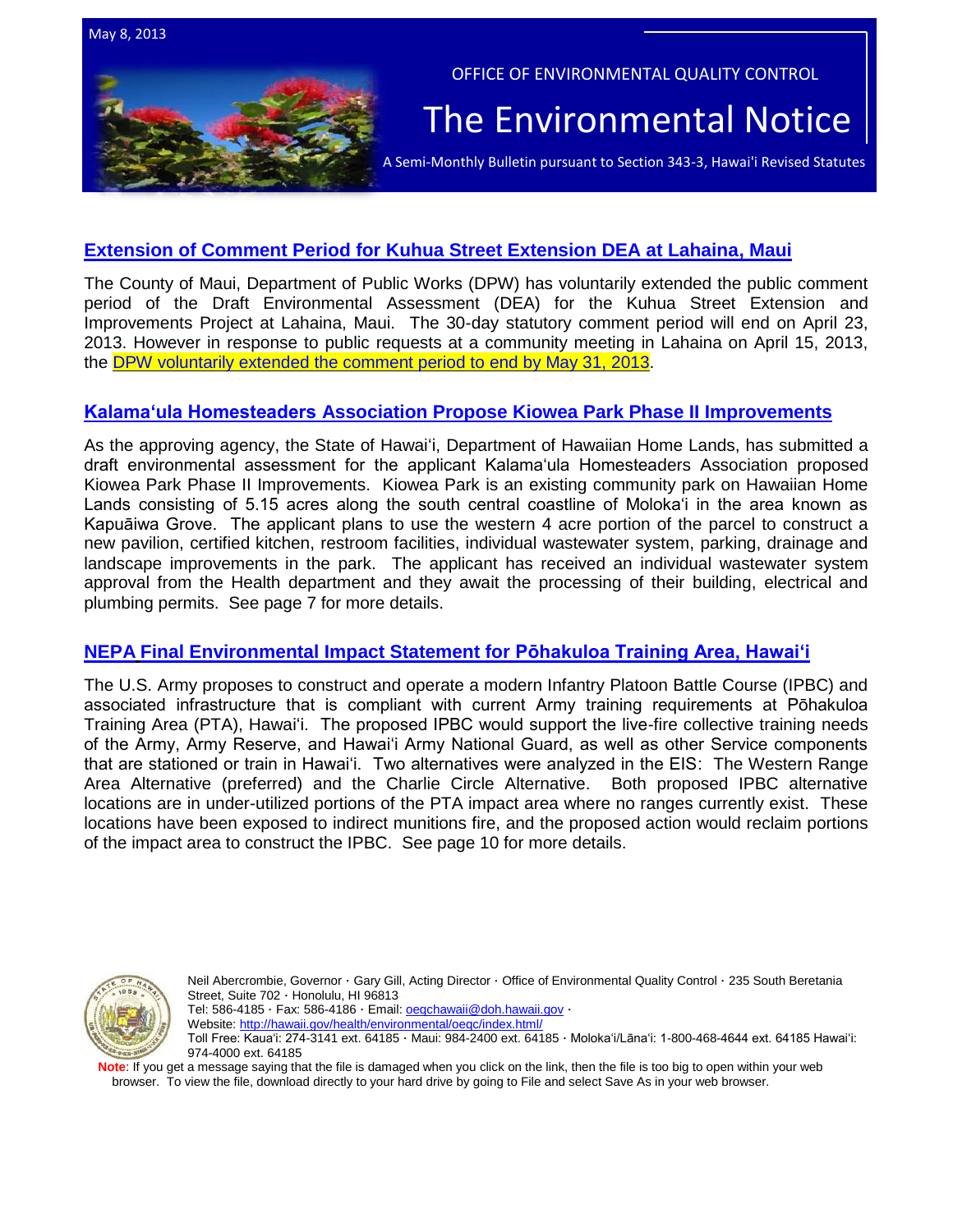|              | <b>FRONT PAGE</b><br>Extension of Comment Period for the Kuhua Street Extension DEA on Maui<br>Kiowea Park Phase II Improvements on Moloka'i<br>NEPA Final Environmental Impact Statement for Pōhakuloa Training Area, Hawai'i |  |
|--------------|--------------------------------------------------------------------------------------------------------------------------------------------------------------------------------------------------------------------------------|--|
|              | <b>HAWAI'I (HRS 343)</b><br>1. Hilo Riverside Apartments Improvement and Stream Bank Stabilization FEA (FONSI)  3                                                                                                              |  |
|              | <b>MAUI (HRS 343)</b><br>4. Wailuku-Kahului Wastewater Reclamation Facility Shoreline Protection Extension FEIS  5                                                                                                             |  |
|              | <b>MOLOKA'I (HRS 343)</b>                                                                                                                                                                                                      |  |
| <b>O'AHU</b> |                                                                                                                                                                                                                                |  |
|              | <b>COASTAL ZONE MANAGEMENT NOTICES</b>                                                                                                                                                                                         |  |
|              | <b>SHORELINE NOTICES</b>                                                                                                                                                                                                       |  |
|              |                                                                                                                                                                                                                                |  |
|              | <b>FEDERAL NOTICES</b><br>1. Public Hearing/Meeting on Listing 15 Species on Hawai'i Island as Endangered and Designating Critical                                                                                             |  |
|              | 2. Final Environmental Impact Statement for the Construction and Operation of an Infantry Platoon Battle                                                                                                                       |  |
| 3.           | Takes of Marine Mammals Incidental to Specified Activities; Navy Training Conducted at the Silver Strand                                                                                                                       |  |
|              |                                                                                                                                                                                                                                |  |
| 4.           |                                                                                                                                                                                                                                |  |
| 5.<br>6.     | Marine Mammals File No. 17312 - Application for a permit to conduct research on 35 cetacean species/                                                                                                                           |  |
|              |                                                                                                                                                                                                                                |  |
|              |                                                                                                                                                                                                                                |  |
|              |                                                                                                                                                                                                                                |  |

| <b>GLOSSARY</b> |
|-----------------|
|-----------------|

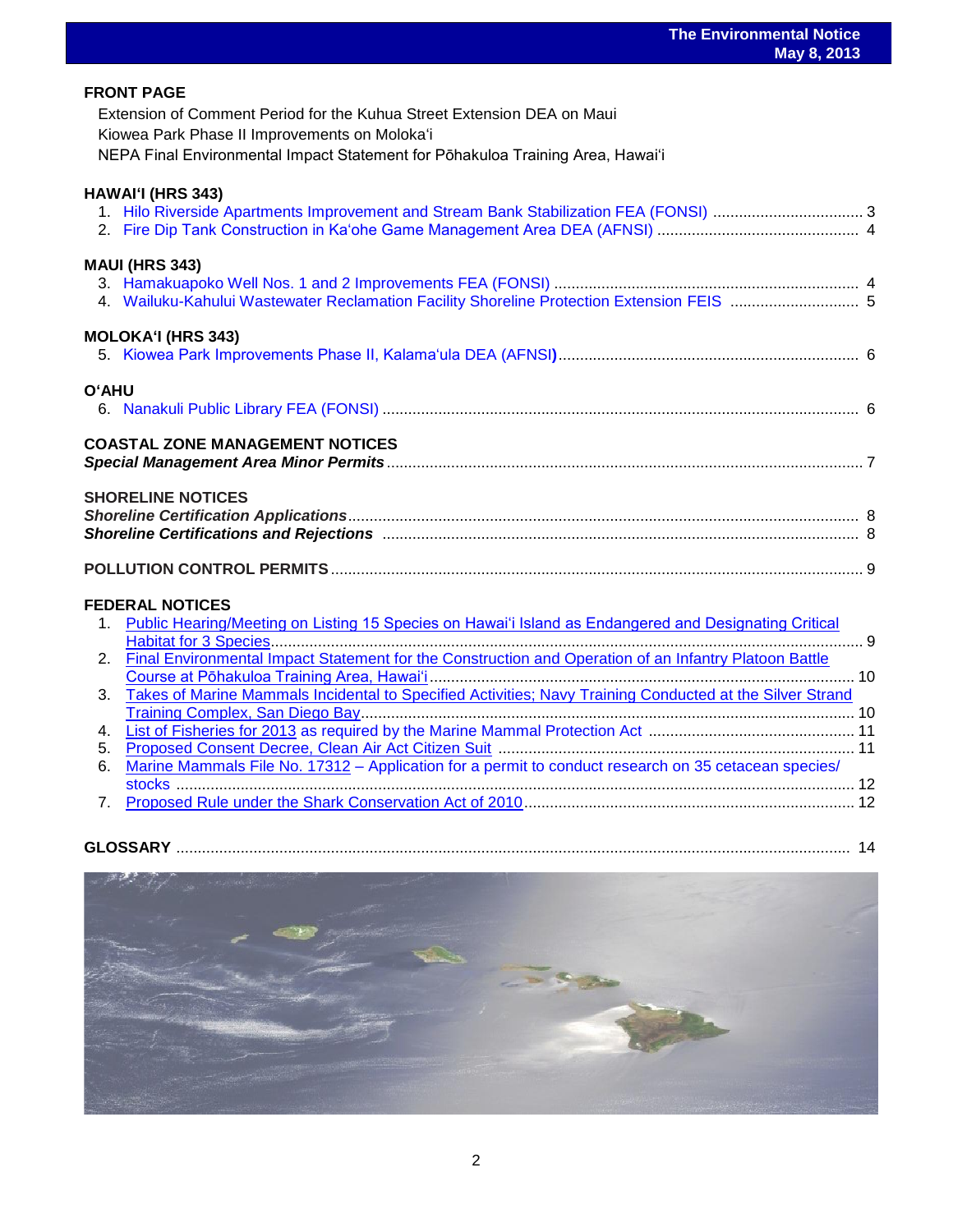# **HAWAIʻI (HRS 343)**

## **1. [Hilo Riverside Apartments Improvements and Stream Bank Stabilization](http://oeqc.doh.hawaii.gov/Shared%20Documents/EA_and_EIS_Online_Library/Hawaii/2010s/2013-05-08-HA-5E-FEA-Hilo-Riverside-Apartments-Improvements-and-Stream-Bank-Stabilization.pdf) FEA (FONSI)**

| Island:            | Hawai'i                                                                                                                                                                     |                                                  |
|--------------------|-----------------------------------------------------------------------------------------------------------------------------------------------------------------------------|--------------------------------------------------|
| <b>District:</b>   | South Hilo                                                                                                                                                                  |                                                  |
| TMK:               | 2-6-003:009                                                                                                                                                                 |                                                  |
| <b>Permits:</b>    | SMA Use Permit (SMP), Stream Channel Alteration Permit<br>(SCAP)                                                                                                            | <b>PROJECT</b><br><b>LOCATION</b><br><b>HILO</b> |
| <b>Applicant:</b>  | UHC 00382 Hilo Holdings L.P. (A Hawai'i Limited Partnership),<br>2000 E. Fourth Street, Suite 205, Santa Ana, CA 92705.<br>Contact: Thomas G. Fischer, (714) 835 3955, x104 |                                                  |
| <b>Approving</b>   |                                                                                                                                                                             | <b>HAWAII ISLAND</b>                             |
| Agency:            | Hawai'i Housing Finance and Development Corporation                                                                                                                         |                                                  |
|                    | (HHFDC), 677 Queen Street, Suite 300, Honolulu, HI 96813.                                                                                                                   |                                                  |
|                    | Contact: Janice Takahashi, (808) 587-0639                                                                                                                                   |                                                  |
| <b>Consultant:</b> | Kimura International, 1600 Kapi'olani Boulevard, Suite 1610, Honolulu, HI 96814.                                                                                            |                                                  |
|                    | Contact: Leslie Kurisaki, (808) 944-8848                                                                                                                                    |                                                  |
| Status:            | Finding of No Significant Impact Determination                                                                                                                              |                                                  |

The UHC 00382 Hilo L.P., a Hawai'i Limited Partnership, is proposing improvements to the Riverside Apartments property. The Riverside Apartments is a 74-unit, multi-family affordable rental complex located at 333 Ohai Street in Hilo, Hawai'i. The proposed action includes 1) interior building renovation; and 2) protection and stabilization of the stream bank bluff behind the apartment building. These are two separate improvement projects that are being implemented independent of each other.

*Interior Building Renovation*: The Riverside Apartments building has not undergone major improvements since its construction in 1973, and the proposed interior renovation is needed to continue to provide residents with safe and decent living conditions. The modernization will provide new flooring, carpeting, appliances, bathroom and kitchen fixtures, cabinets and paint. Plumbing and electrical repairs will be completed as needed. The building's leaking roof will be replaced and photovoltaic panels installed. Several units will be made ADA-accessible. There will be no new structures or work outside the existing building footprint. The building renovation will be completed in phases over a 12 month period.

*Stream Bank Bluff Protection and Stabilization*: The proposed stream bank bluff protection and stabilization is considered urgent, and is needed to prevent of failure of the embankment on the property's Second Level terrace. A recent geotechnical investigation found that the steep stream bank behind the apartment building, which overlooks the Wailuku River, is marginally stable and susceptible to slope failure. In this Second Level area, the building is very close to the edge of the embankment, and a slope failure would likely threaten the structural stability of the apartment and possibly the safety of its residents.

In 2008, there was a slope failure on another area of the property, on the adjacent third Level terrace where the building is also very close to the edge. In the 2008 incident, heavy rains are believed to have contributed to the slope failure. Emergency repairs were completed in 2011 to stabilize and protect the stream bank, and fortunately, there appeared to be no damage to the building.

The currently proposed stream bank bluff protection and stabilization is similar to what was done in 2011 on the adjacent scarp. The project will install a series of soil nails to reinforce the steep embankment slope. An 8- to 10-inch thick layer of reinforced shotcrete (gunite) will be constructed over the slope to protect and stabilize the slope face. The toe of the embankment will be protected against future erosion, scour and undermining by constructing a cutoff wall. A series of micropiles will be installed at the top of the slope adjacent to the building. This is a redundant measure to protect the building in an area where the building footings are very close to the steep stream bank slope. All work will occur outside the waters of the Wailuku River, and best management practices will be used to ensure that dirt and debris does not enter the river.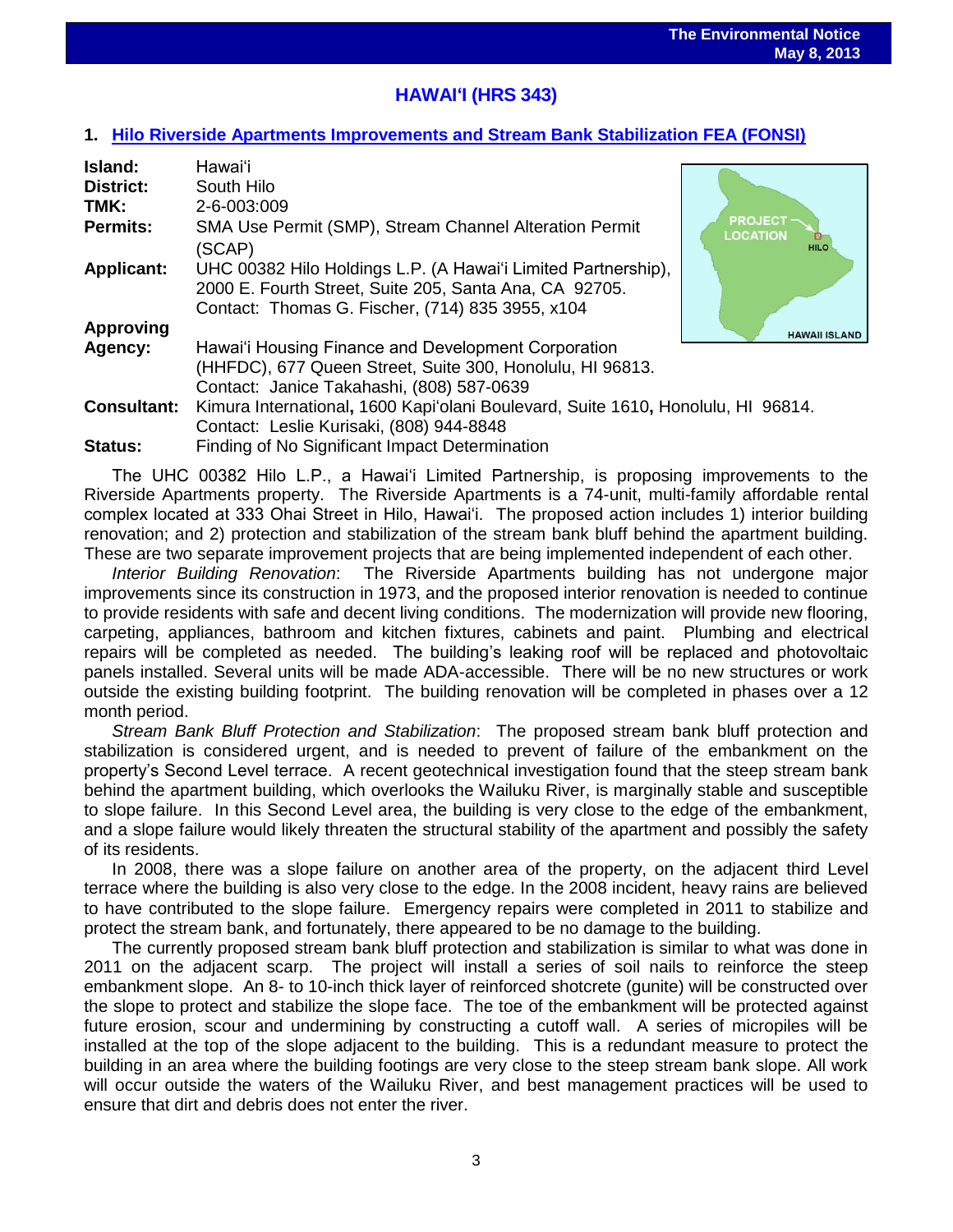The federal Department of Housing and Urban Development (HUD), which provides Section 8 rental subsidies to the Riverside Apartments, has required that the stream bank bluff protection and stabilization be completed as a condition of its continued funding. Without the HUD subsidies, the building could not continue to be operated as an affordable housing complex.

The work on the embankment is scheduled to begin in late 2013, and the actual construction work is estimated about 4 months.

# **2. Fire Dip [Tank Construction in Kaʻohe Game Management Area DEA \(AFNSI\)](http://oeqc.doh.hawaii.gov/Shared%20Documents/EA_and_EIS_Online_Library/Hawaii/2010s/2013-05-08-HA-5B-DEA-Fire-Diptank-Construction-Kaohe-Game-Management-Area.pdf)**

| Island:                        | Hawaiʻi                                                                                                                                                                      |  |  |
|--------------------------------|------------------------------------------------------------------------------------------------------------------------------------------------------------------------------|--|--|
| <b>District:</b>               | Hamakua                                                                                                                                                                      |  |  |
| TMK:                           | $(3)$ 4-4-015:004 (por.)                                                                                                                                                     |  |  |
| <b>Permits:</b>                | HRS Chapter 6e, Historic Sites approvals                                                                                                                                     |  |  |
| <b>Proposing/Determination</b> |                                                                                                                                                                              |  |  |
| Agency:                        | Department of Land and Natural Resources, Division of Forestry<br>and Wildlife, 1151 Punchbowl Street, Room 131, Honolulu, HI<br>96813. Contact: John Vetter, (808) 587-4158 |  |  |
| <b>Consultant:</b>             | Geometrician Associates, PO Box 396, Hilo, HI 96721.<br>Contact: Ron Terry, (808) 969-7090                                                                                   |  |  |
| <b>Status:</b>                 | Statutory 30 day public review and comment period starts, comments are due by June 7,<br>2013. Send comments to the proposing/determination agency and consultant.           |  |  |

The Department of Land and Natural Resources, Division of Forestry and Wildlife, plans to construct water tanks and related infrastructure at two sites on the southwestern slope of Mauna Kea in the Ka'ohe Game Management Area to assist in fighting fires. The sites are located off Road 1, one about 1/2 mile above the Kilohana Hunter Checking Station, and the other 700 feet south of Pu'u La'au. Each site will have a covered, 40,000-gallon holding tank for water obtained from trucks and/or catchment. Via high density polyethylene pipeline placed above ground except where buried beneath roads, the holding tank will feed a smaller, open fire diptank that will be accessed by helicopters equipped with dip buckets. Both sites are in open and previously modified environments accessible by a two-wheel drive vehicle. Ground disturbance will total less than half an acre, and erosion, sedimentation and dust will be controlled by Best Management Practices. The sites are located within the State Land Use Conservation District and Palila Critical Habitat, and the project will protect the values of these areas. No threatened or endangered (T&E) plant species are present at or near the disturbance footprints. Timing of activities will avoid or minimize impacts to T&E animals. No historic or cultural properties will be affected, and visual impacts from the tanks, which will likely be no more than 12 feet tall, will be minor. The project will substantially improve fire protection in this important habitat and recreation area.

# **MAUI (HRS 343)**

# **3. [Hamakuapoko Well Nos. 1 and 2](http://oeqc.doh.hawaii.gov/Shared%20Documents/EA_and_EIS_Online_Library/Maui/2010s/2013-05-08-MA-5B-FEA-Hamakuapoko-Wells-Nos.-1-and-2-Improvements.pdf) Improvements FEA (FONSI)**

| Island:                        | Maui                                                                                           |             |  |  |
|--------------------------------|------------------------------------------------------------------------------------------------|-------------|--|--|
| <b>District:</b>               | Makawao                                                                                        |             |  |  |
| TMK:                           | $(2)$ 2-5-004:039 (por.)                                                                       | <b>AREA</b> |  |  |
| <b>Permits:</b>                | Commission on Water Resource Management Pump                                                   | OF MAP      |  |  |
|                                | Installation and Operation Permits; Building, Grading,                                         |             |  |  |
|                                | and Community Noise Permits, as applicable                                                     |             |  |  |
| <b>Proposing/Determination</b> |                                                                                                |             |  |  |
| Agency:                        | County of Maui, Department of Water Supply, Kalana O Maui Building, 5 <sup>th</sup> Floor, 200 |             |  |  |
|                                | South High Street, Wailuku, HI 96793. Contact: Curtis Eaton, (808)270-7816                     |             |  |  |
| <b>Consultant:</b>             | Munekiyo & Hiraga, Inc., 305 High Street, Suite 104, Wailuku, HI 96793.                        |             |  |  |

Contact: Mark Alexander Roy, (808)244-2015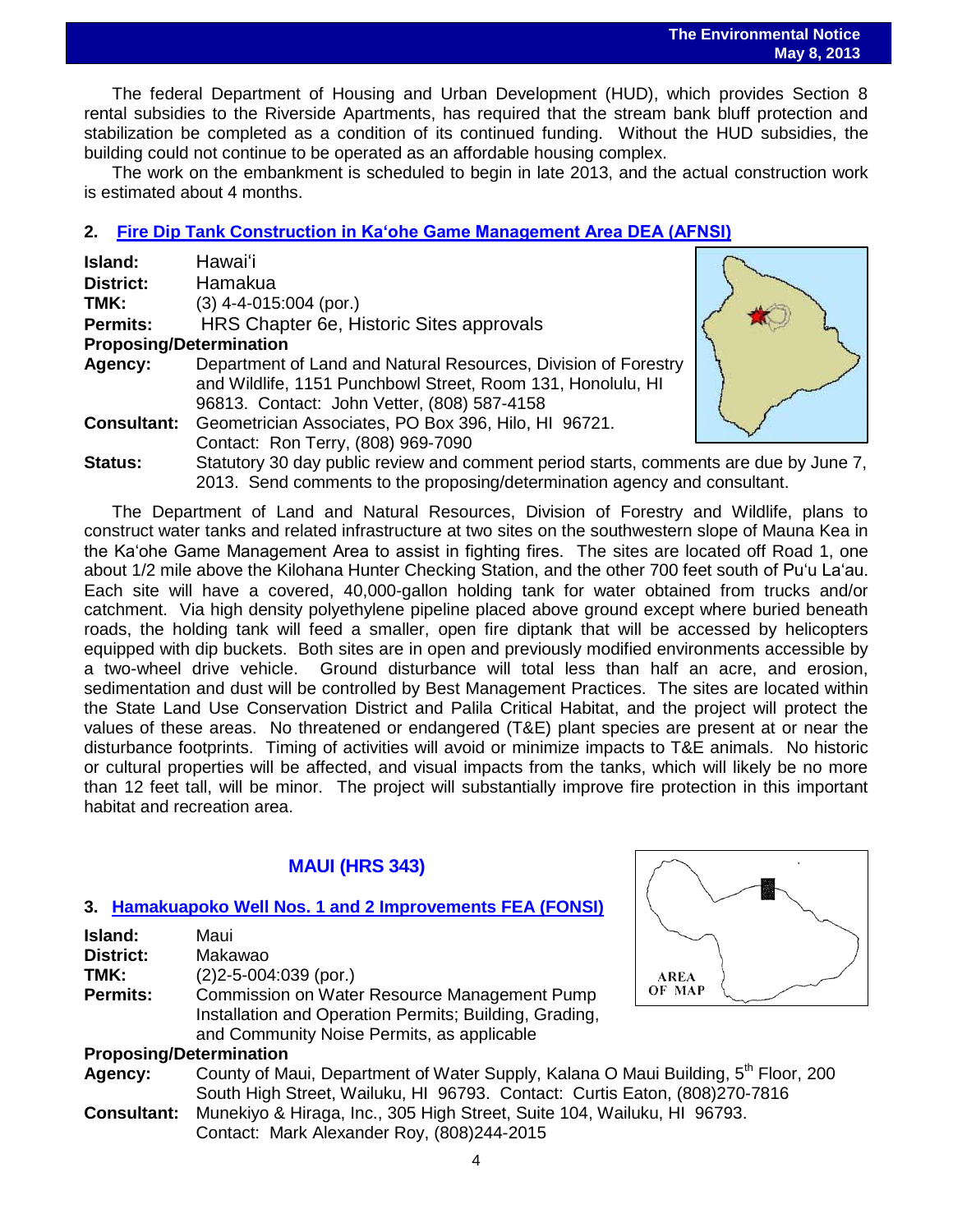# **Status:** Finding of No Significant Impact Determination

The County of Maui, Department of Water Supply proposes to undertake various repair and maintenance improvements at the existing Hamakuapoko Well Nos. 1 and 2 in Hamakuapoko, Maui, Hawaiʻi. Hamakuapoko Well Nos. 1 and 2 were initially placed into operation as production wells in 2000. Due to concerns regarding the filtration of contaminants from agricultural uses, the wells were closed in October 2006. On October 13, 2011, the Maui County Council enacted Ordinance No. 3859, which allows the Hamakuapoko Well Nos. 1 and 2 to be reopened for agricultural use, use during declared drought events, and as backup to the Upcountry Water System (UCWS). During Council deliberations regarding the reopening of the wells, the State Department of Health confirmed that it stands by its 2000 approval of the Hamakuapoko Wells for drinking water use. Prior to the reopening of the wells, various repair and maintenance improvements at both well sites are necessary to address deferred maintenance of existing equipment so that the wells can be placed into production and integrated with the UCWS. In addition to repair and maintenance actions, a new 150,000-gallon water tank is proposed adjacent to the Well No. 2 site.

# **4. [Wailuku-Kahului Wastewater Reclamation Facility Shoreline Protection Extension](http://oeqc.doh.hawaii.gov/Shared%20Documents/EA_and_EIS_Online_Library/Maui/2010s/2013-05-08-MA-5B-FEIS-Wailuku-Kahului-Wastewater-Reclamation-Facility-Shoreline-Protection-Extension.pdf) FEIS**

| Island:<br><b>District:</b><br>TMK: | Maui<br>Wailuku<br>$(2)3 - 8 - 001:188$                                                                                                                                          |                       |  |
|-------------------------------------|----------------------------------------------------------------------------------------------------------------------------------------------------------------------------------|-----------------------|--|
| <b>Permits:</b>                     | Department of Army Permit, Conservation District Use Permit,<br>Section 401 Water Quality Certification, National Pollutant<br>Discharge Elimination System Permit, Coastal Zone | <b>AREA</b><br>OF MAP |  |
|                                     | Management Consistency Approval, Special Management<br>Area Use Permit, Shoreline Setback Variance, Flood Hazard Area Development Permit,<br>and Construction Permits            |                       |  |
| <b>Proposing</b>                    |                                                                                                                                                                                  |                       |  |
| Agency:                             | County of Maui Department of Environmental Management, 2200 Main Street, Suite 200,<br>Wailuku, HI 96793. Contact: Kyle Ginoza, (808) 270-8230                                   |                       |  |
| <b>Accepting</b>                    |                                                                                                                                                                                  |                       |  |
| <b>Authority:</b>                   | County of Maui, Department of Environmental Management, as authorized by the Mayor,<br>County of Maui                                                                            |                       |  |
| <b>Consultant:</b>                  | Munekiyo & Hiraga, Inc.; 305 High Street, Suite 104, Wailuku, HI 96793.<br>Contact: Mich Hirano, (808) 244-2015                                                                  |                       |  |
| <b>Status:</b>                      | Accepted by the Mayor's authorized representative, Maui County Department of<br><b>Environmental Management</b>                                                                  |                       |  |

The County of Maui Department of Environmental Management proposes to extend the existing shoreline protection at the Wailuku-Kahului Wastewater Reclamation Facility (WKWWRF). In accordance with recommendations for a 1,500 foot revetment from the Army Corps of Engineers to protect the facility, a 450-foot portion of the rock revetment was constructed in 1979. The proposed project entails completing the revetment with an extension of 1,200 feet of new revetment to the west of the existing revetment. A short section where it connects to the existing revetment will be aligned seaward of the certified shoreline then it follows an inland alignment to minimize impacts on the shoreline. Additional landward extensions will be required at each end of the revetment to prevent flanking. The crest of the new revetment will be between elevations of +10 to +13 feet Mean Lower Low Water (MLLW) and the toe of the revetment will be set at -3 feet MLLW. The crest elevation of the existing revetment will be raised to match the new revetment crest height to provide additional sea-level rise capacity. At the base of the revetment will be a layer of geotextile filter fabric, then a layer of bedding stones and two (2) layers of armor stone. Any required fill will be of beach-quality sand, and any additional sand will be used to cover the revetment.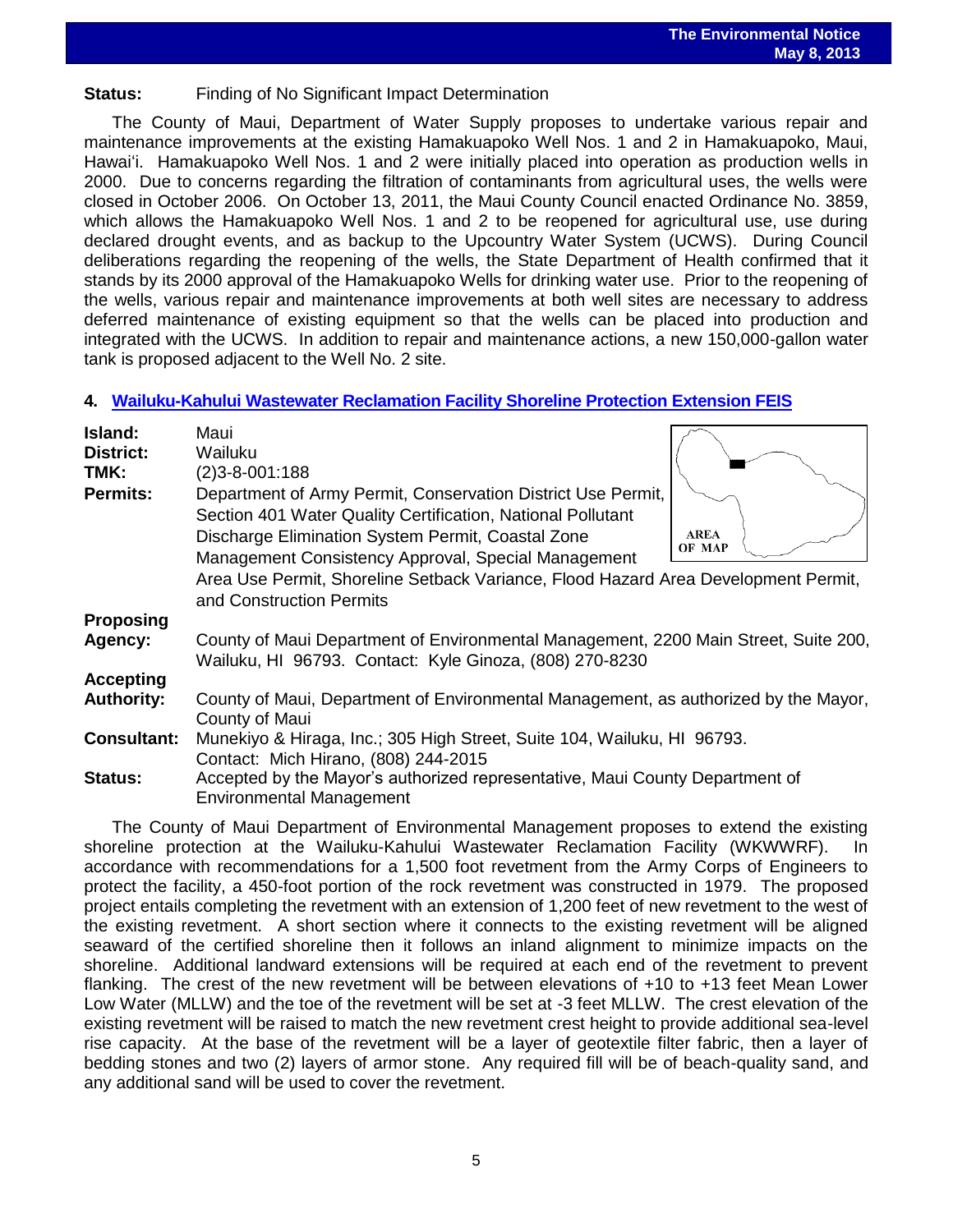# **MOLOKAʻI (HRS 343)**

## **5. Kiowea Park Improvements [Phase II, Kalamaʻula DEA \(AFNSI\)](http://oeqc.doh.hawaii.gov/Shared%20Documents/EA_and_EIS_Online_Library/Molokai/2010s/2013-05-08-MA-5E-DEA-Kiwoea-Park-Improvements-Phase-II-Kalamaula.pdf)**

| Island:<br><b>District:</b><br>TMK:<br><b>Permits:</b><br><b>Applicant:</b> | Moloka'i<br>Kalama'ula<br>(2) 5-2-009:018 (portion)<br>Building Permit, Electrical and Plumbing Permits<br>Kalama'ula Homesteaders Association, P.O. Box 1025,<br>Kaunakakai, HI 96748.<br>Contact: Gayla Haliniak-Lloyd, (808) 553-5393 |  |  |  |  |
|-----------------------------------------------------------------------------|------------------------------------------------------------------------------------------------------------------------------------------------------------------------------------------------------------------------------------------|--|--|--|--|
| <b>Approving</b>                                                            |                                                                                                                                                                                                                                          |  |  |  |  |
| Agency:                                                                     | State of Hawai'i, Department of Hawaiian Home Lands Land Management Division, P.O.                                                                                                                                                       |  |  |  |  |
|                                                                             | Box 1879, Honolulu, HI 96707<br>Contact: Linda Chinn, Administrator (808) 620-9500                                                                                                                                                       |  |  |  |  |
| <b>Consultant:</b>                                                          | Architectural Drafting Service, P.O. Box 1718, Kaunakakai, HI 96748                                                                                                                                                                      |  |  |  |  |
|                                                                             | Contact: Luigi Manera, (808) 553-9045                                                                                                                                                                                                    |  |  |  |  |
| <b>Status:</b>                                                              | Statutory 30 day public review and comment period starts, comments are due by June 7, 2013.                                                                                                                                              |  |  |  |  |
|                                                                             | Send comments to the applicant, approving agency and consultant.                                                                                                                                                                         |  |  |  |  |

Construction of slab-on-grade 4,000 sq. ft. pavilion, 40 feet by 100 feet, 20 feet in height, located 133 feet from the shoreline, with 2 restrooms, certified kitchen and office; new septic system; and parking and drainage improvements in an existing, previously graded and developed community park on Hawaiian Home Lands. Subject property, known as Kiowea Park (ca. 1920's), is on a little over half of a 5.15-acre parcel located on the south central coast of Molokai, adjacent to historic Kapuaiwa Coconut Grove (ca. 1860's), approximately 1 mile west of Kaunakakai, identified by TMK (2)5-2-009:018. Existing facilities (ca. 1950's) include a 700 sq. ft. covered pavilion, a 320 sq. ft. restroom and shower facility, barbecue grills, cesspool, and parking lot, and installed site utilities including water, electric and telephone service. In the late 1990's, Phase I renovations included grading and fill, installation of irrigation and landscaping, and upgrading of cesspool to septic system. Kalamaʻula Homesteaders Association was granted a license in 2010 to manage the area and has reinitiated Phase II improvements, as park facilities are no longer adequate to serve the needs of park users. A new pavilion and restrooms will relieve pressure on existing facilities, locate new facilities further inland from coastal hazards, and better serve the recreational needs of the community.

# **OʻAHU (HRS 343)**

#### **6. [Nānākuli Public Library](http://oeqc.doh.hawaii.gov/Shared%20Documents/EA_and_EIS_Online_Library/Molokai/2010s/2013-05-08-MA-5E-DEA-Kiwoea-Park-Improvements-Phase-II-Kalamaula.pdf) FEA (FONSI)** .<br>Kahuki **Island:** Oʻahu **District:** Waiʻanae **O'AHU TMK:** 8-9-02:065 (por) **Permits:** R-5 Zoning Height waiver, Special Management Area Use Permit-Major **Proposing/Determination Agency:** Department of Accounting & General Services (DAGS), Kalanimoku Building, 151 Punchbowl Street, Honolulu, HI 96813 Contact: Marcus Rivera, (808)586-0479 **Consultant:** Kimura International, 1600 Kapiolani Boulevard, Suite 1610, Honolulu, HI 96814 Contact: Leslie Kurisaki, (808) 944-8848

**Status:** Finding of No Significant Impact Determination

The State Department of Accounting and General Services (DAGS), on behalf of the State of Hawai'i Department of Education, Hawai'i State Public Library System (HSPLS) proposes to construct a new public library in Leeward Oahu to serve the Nānākuli and Mā'ili communities. The Nānākuli Public

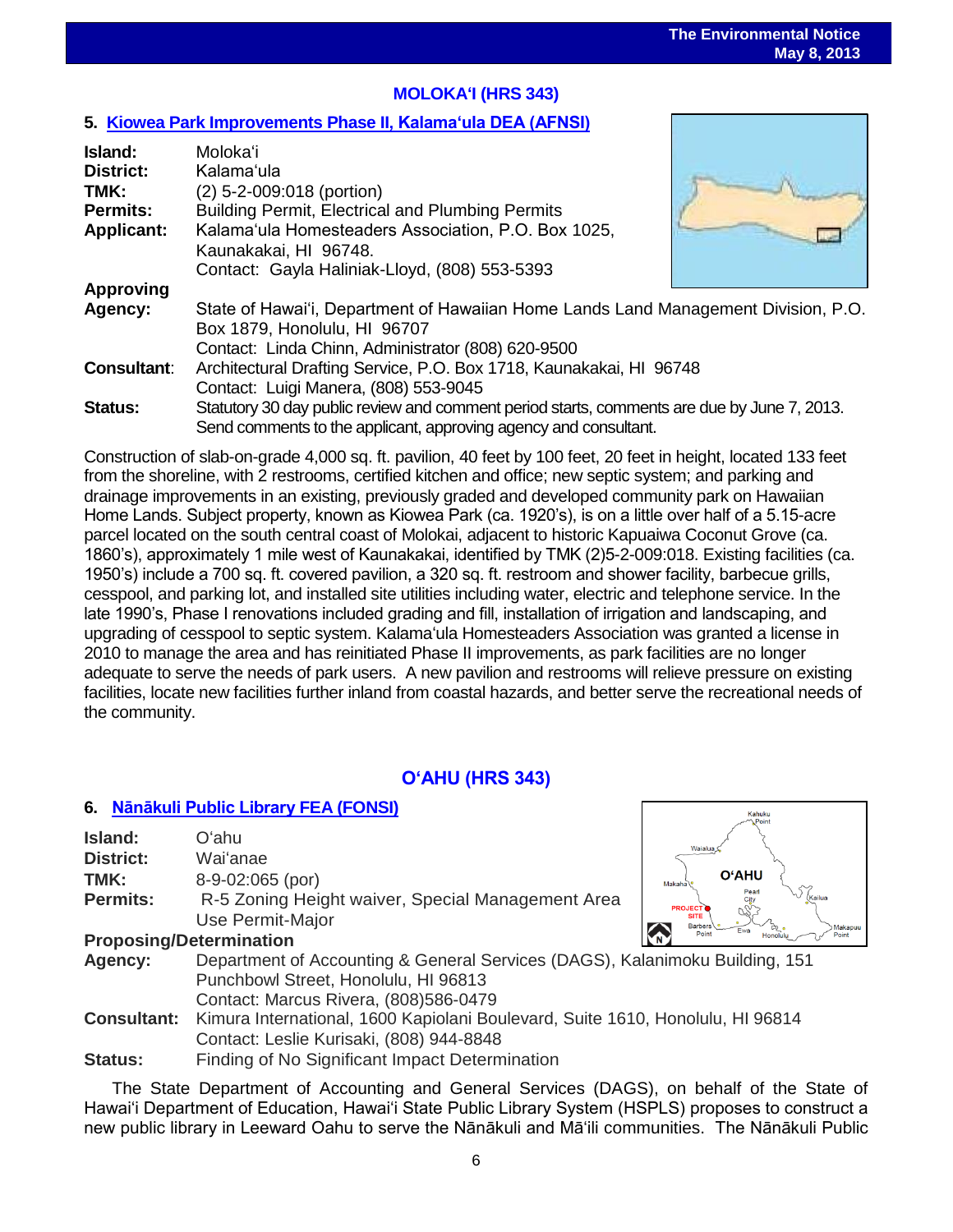may of zoro<br>Library is proposed on a 3.7-acre portion of a 15-acre, State-owned property on Farrington Highway that was formerly a U.S. Army Recreation Facility known as Camp Andrews. In 2004, the Nānāikapono Elementary School was developed on the mauka portion of the 15-acre State property. The new library will be built on the makai portion of the property. A small portion of the project site will be set aside for a future Leeward Head Start Facility. The Head Start Facility will be developed separately by the Honolulu Community Action Program (HCAP), and is not part of the library project or this EA.

The Nānākuli Public Library will be a single-story structure approximately 18,000 square feet in size, with areas for the general public and staff use. Public areas include a lobby, check-out counter, book circulation areas, and restrooms. The library is envisioned to be a unique, community focal point. In addition to typical library components, it will feature multi-purpose rooms for public meeting space, and a sound room for recording small media such as oral language or history.

The pinnacle of the library will be a multi-purpose Program Room which will be designed to accommodate larger numbers of people and will include sliding glass doors that open up onto a covered lanai and an adjacent outdoor area. A common driveway for the library and future Head Start facility is proposed off the existing fire and bus access road for the Nānāikapono Elementary School. No new ingress/egress points are proposed on Farrington Highway. The State of Hawai'i Department of Transportation (HDOT) has requested that library traffic comply with the right-turn in and right-turn out (RIRO) restriction that applies to the existing fire and bus access road. A RIRO scenario for the library will be evaluated in a revised Traffic Impact Report. The library parking lot will provide approximately 50 parking stalls. Library designers worked closely with Nānāikapono Elementary School personnel to ensure that the site design kept pedestrian and vehicular traffic separate, with pedestrian safety foremost in mind. A pedestrian walkway will connect the library and the school.

### **COASTAL ZONE MANAGEMENT NOTICES**

#### **Special Management Area (SMA) Minor Permits**

The SMA Minor permits below have been approved (HRS 205A-30). For more information, contact the county/state Planning Department. Honolulu (768-8014); Hawaiʻi (East Hi, 961-8288; West Hi, 323-4770); Kauaʻi (241-4050); Maui (270-7735); Kakaʻako or Kalaeloa Community Development District (587-2841).

| <b>Location (TMK)</b>              | <b>Description (File No.)</b>                                                                    | <b>Applicant/Agent</b>                                 |
|------------------------------------|--------------------------------------------------------------------------------------------------|--------------------------------------------------------|
| Hawai'i: Ka'apahu (4-4-002: 003)   | Approval As-built Platform and Placement of<br>a Portable Restroom (SMM 13-264)                  | William Gibson and Kahala Ann<br>Trask-Gibson          |
| Maui: Hamoa (1-4-010: 001)         | Hamoa Beach Septic System Improvement<br>(SM2 20130043)                                          | Dave Roth                                              |
| Maui: Kihei (3-9-001: 125)         | Convert Dwelling to Duplex (SM2 20130044)                                                        | <b>Charles Spence</b>                                  |
| Maui: Kuau (2-6-011: 005)          | Dwelling Addition (SM2 20130045)                                                                 | Susan Casey                                            |
| Maui: Kahului (3-7-010: 009)       | Replace Three Antennas and Upgrades (SM2<br>20130046)                                            | AT&T c/o Smartlink, LLC                                |
| Maui: Lahaina (4-4-014: 006)       | Temporary Parking Lot D (SM2 20130047)                                                           | Jeremy Stoddart                                        |
| O'ahu: Diamond Head (3-1-042: 009) | Kapi'olani Community College, Building 6939<br>- Renovate First Floor Phase 1A (2013/SMA-<br>10) | Kapi'olani Community<br>College/ADI Design Group, Inc. |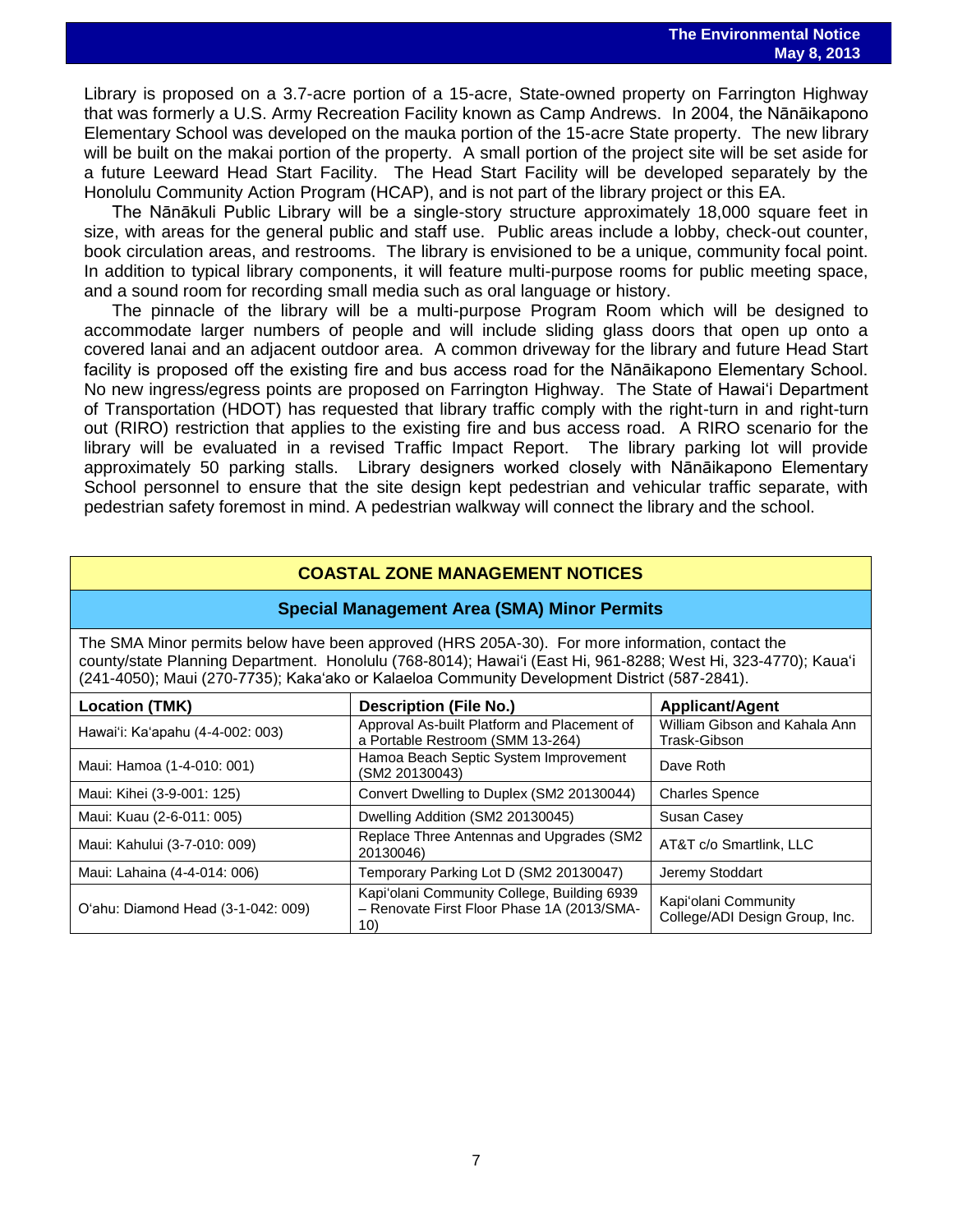# i<br>I **SHORELINE NOTICES**

## **Shoreline Certification Applications**

The shoreline certification applications above are available for review at the DLNR Offices on Kauaʻi, Hawaiʻi, Maui, and Honolulu, 1151 Punchbowl Street, Room 220 (HRS 205A-42 and HAR 13-222-12). All comments shall be submitted in writing to the State Land Surveyor, 1151 Punchbowl Street, Room 210, Honolulu, HI 96813 and postmarked no later than 15 calendar days from the date of the public notice of the application. For more information, call Ian Hirokawa at 587-0420.

| File No. | Date    | Location                                                                                                                                                                                                                                                                                                                 | <b>Applicant/Owner</b>                                      | <b>TMK</b>  |
|----------|---------|--------------------------------------------------------------------------------------------------------------------------------------------------------------------------------------------------------------------------------------------------------------------------------------------------------------------------|-------------------------------------------------------------|-------------|
| OA-1531  | 4/23/13 | Lot 1123 of Land Court Application 677 Map<br>255 situate at Kailua, Ko'olaupoko, O'ahu<br>Address: 104 A South Kalaheo Avenue<br>Purpose: Development of property                                                                                                                                                       | Dennis K. Hashimoto/<br>Harry J. Last                       | 4-3-012:037 |
| MA-546   | 4/22/13 | Lot 55 Land Court Application 1744 (Map 19)<br>situate at Ka'anapali, Maui<br>Address: 2365 Ka'anapali Parkway<br>Purpose: Shoreline setback purposes                                                                                                                                                                    | Arthur P. Valencia/The<br>Westin Ka'anapali Resort<br>& Spa | 4-4-008:019 |
| HA-465   | 4/29/13 | Lot 10 of Kona Bay Estates (File Plan 1811)<br>being a portion of R.P. 7456, L.C. Aw. 8559-B,<br>Ap. 11 to William C. Lunalilo and Lot 69 of<br>Land Court Application 1319 (Map 10) situate<br>at Lanihau Iki, North Kona, Island of Hawai'i<br>Address: 4592 Kona Bay Drive<br>Purpose: Setback determination purposes | Crossroads Land<br>Surveying/Jimmy Rex<br>Robinson          | 7-5-005:024 |

# **Shoreline Certifications and Rejections**

The shoreline notices below have been proposed for certification or rejection by DLNR (HRS 205A-42 and HAR 13-222-26). Any person or agency who wants to appeal shall file a notice of appeal in writing with DLNR no later than 20 calendar days from the date of this public notice. Send the appeal to the Board of Land and Natural Resource, 1151 Punchbowl Street, Room 220, Honolulu, HI 96813.

| File No. | <b>Proposed/Rejected</b>                   | Location                                                                                                                                                                                                                                             | <b>Applicant/Owner</b>                                                                               | <b>TMK</b>           |
|----------|--------------------------------------------|------------------------------------------------------------------------------------------------------------------------------------------------------------------------------------------------------------------------------------------------------|------------------------------------------------------------------------------------------------------|----------------------|
| OA-1521  | <b>Proposed Shoreline</b><br>Certification | Lot 14 of Map 1 Land Court<br>Consolidation 211 situate at Kaunala.<br>Koʻolauloa, Oʻahu<br>Address: 58-189 Napo'onala Place<br>Purpose: Building setback lines                                                                                      | Gil P. Bumanglag/SBC,<br><b>LLC</b>                                                                  | $5 - 8 -$<br>006:014 |
| OA-1522  | <b>Proposed Shoreline</b><br>Certification | Lot 716, Land Court Application 1089<br>situate at Kamananui, Waialua, O'ahu<br>Address: 67-322 Kaiea Place<br>Purpose: Building permit                                                                                                              | Walter P. Thompson,<br>Inc./Masaru Yokouchi<br><b>Marital Trust</b>                                  | $6 - 7 -$<br>013:021 |
| KA-363   | Rejection                                  | Portion of Lot 19 being portion of L.P.<br>8323, L.C. Aw. 8559-B, Apana 38 to<br>W.C. Lunalilo situate at Kahili, Hanalei,<br>Kauai<br>Address: Kilauea Point National Wildlife<br>Refuge<br>Purpose: Certification of shoreline for<br>sign posting | Control Point Surveying,<br>Inc./U.S. Fish & Wildlife,<br>Division of Realty &<br>Refuge Information | $5 - 2 -$<br>004:043 |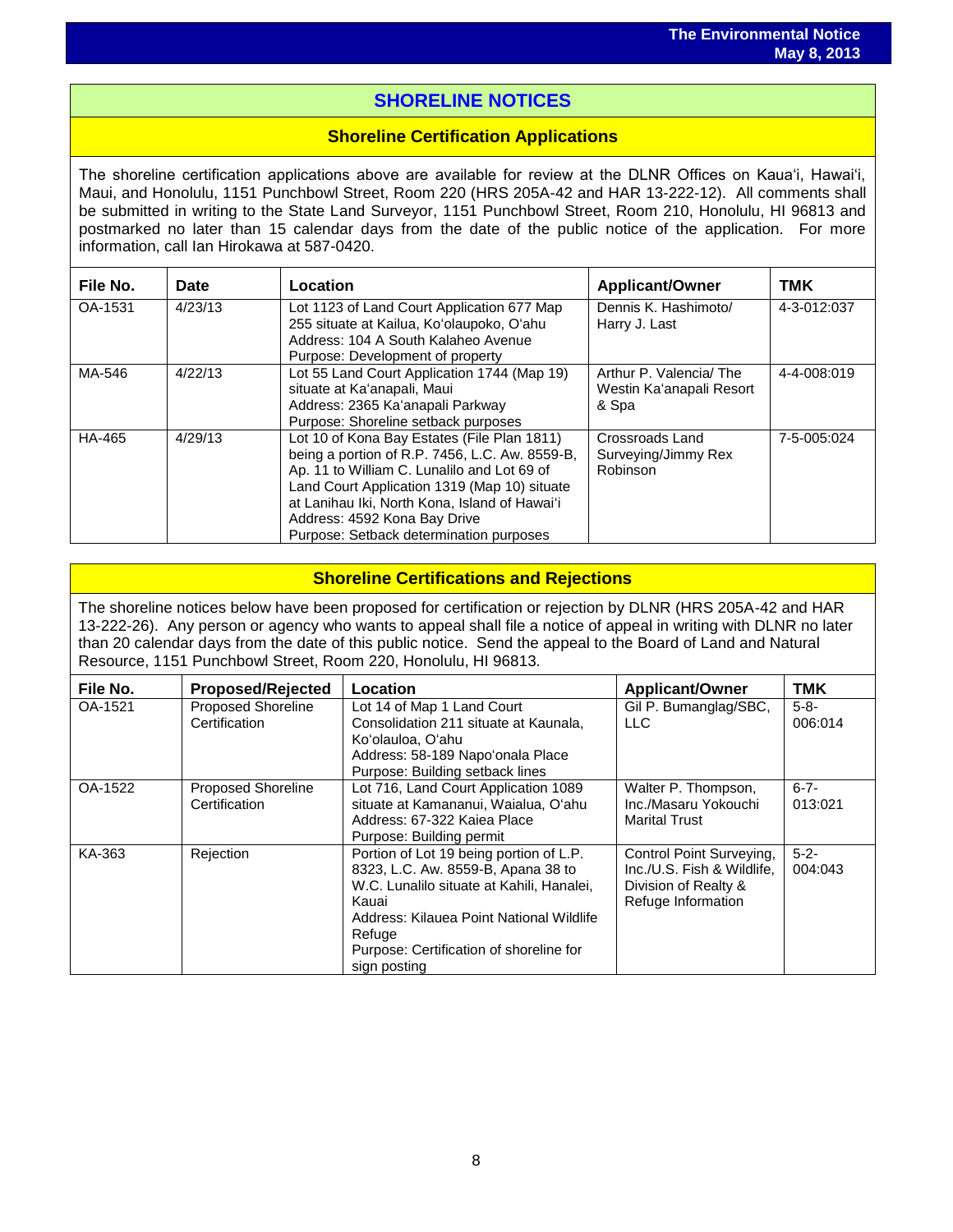# i<br>I **Pollution Control Permits**

Below are some pollution control permits before the State Department of Health (HRS 342B and HAR 11- 60.1). For more information, contact the number given.

| <b>Branch</b><br><b>Permit Type</b>                        | <b>Applicant and</b><br><b>Permit Number</b>                                                                                                | Project<br><b>Location</b>                                                                           | <b>Date</b>                 | <b>Proposed</b><br><b>Use</b>                                                                 |
|------------------------------------------------------------|---------------------------------------------------------------------------------------------------------------------------------------------|------------------------------------------------------------------------------------------------------|-----------------------------|-----------------------------------------------------------------------------------------------|
| Clean Air Branch,<br>586-4200, Covered<br>Source Permit    | Road and Highway<br>Builders, LLC<br><b>Application for Significant</b><br>Modification No. 0762-02<br>CSP No. 0726-01-CT                   | Located at:<br><b>Various Temporary Sites</b><br>State of Hawai'i                                    | Comments<br>Due:<br>5/15/13 | 400 TPH Portable Drum<br>Mix Asphalt Plant                                                    |
| Clean Air Branch,<br>586-4200, -Covered<br>Source Permit   | Maui Asphalt X-IV, LLC<br><b>Significant Modification</b><br>No. 0737-02<br>CSP No. 0737-01-CT                                              | Located at:<br>Various Temporary Sites,<br>State of Hawai'i                                          | Comments<br>Due:<br>5/13/13 | 225 TPH Portable Drum<br>Mix Asphalt Plant with<br>910 HP Diesel Engine                       |
| Clean Air Branch,<br>586-4200, Covered<br>Source Permit    | Waste Management of<br>Hawaii, Inc.<br>Application for Initial Permit<br>No. 0773-01<br>CSP No. 0773-01-C                                   | Located at:<br>Waimanalo Gulch Sanitary<br>Landfill<br>92-460 Farrington Hwy.,<br>Kapolei, O'ahu     | Issued:<br>4/18/13          | <b>Crushing and Screening</b><br>Plants                                                       |
| Clean Air Branch,<br>586-4200, Covered<br>Source Permit    | <b>Hawaiian Electric</b><br>Company, Inc.<br><b>Waiau Generating Station</b><br>Application for Renewal<br>No. 0239-03<br>CSP No. 0239-01-C | Located at:<br><b>Pearl City</b><br>Oʻahu<br>Zone 4, 607, 337 m E;<br>2,365,837m N (Old<br>Hawaiian) | Issued:<br>4/17/13          | Six (6) Boilers and<br>Two (2) Combustion<br><b>Turbines</b>                                  |
| Clean Air Branch,<br>586-4200, Covered<br>Source Permit    | Maui Asphalt X-IV, LLC<br>Significant Modification<br>Application No. 0745-02<br>CSP No. 0745-01-CT                                         | Located at:<br>Various Temporary Sites,<br>State of Hawai'i                                          | Comments<br>Due:<br>5/28/13 | 160 TPH Portable Drum<br>Mix Asphalt Plant with<br>742 HP Diesel Engine                       |
| Clean Air Branch,<br>586-4200, Covered<br>Source Permit    | <b>Chevron USA Products</b><br>Company<br><b>Minor Modification</b><br>No. 0088-20<br>Amendment of CSP<br>No. 0088-01-C                     | Located at:<br>91-480 Malakole Street,<br>Kapolei, O'ahu                                             | Issued:<br>4/22/13          | Petroleum Refinery                                                                            |
| Clean Air Branch,<br>586-4200 Covered<br>Source Permit     | County of Hawai'i<br>West Hawai'i Sanitary<br>Landfill<br>Initial Permit Application<br>No. 0497-02<br>CSP No. 0497-01-C                    | Located at:<br>Pulehu Road<br>Pu'unene, Maui, Hawai'i                                                | Comments<br>Due:<br>5/30/13 | <b>Landfill Gas Collection</b><br>and Control System and<br>263 hp Diesel Engine<br>Generator |
| Clean Air Branch,<br>586-4200 Non Covered<br>Source Permit | Mycogen Seeds<br>Application for Modification<br>No. 0720-02<br>NSP No. 0720-01-N                                                           | Located at:<br>1 Kaumakani Avenue<br>Kaumakani, Kaua'i                                               | Issued:<br>4/18/13          | Seed Processing Facility                                                                      |

# **FEDERAL NOTICES**

### 1. [Public Hearing/Meeting on May 15, 2013, on Listing 15 Species on Hawaiʻi Island as Endangered and](http://www.gpo.gov/fdsys/pkg/FR-2013-04-30/pdf/2013-10044.pdf)  [Designating Critical Habitat for 3 Species](http://www.gpo.gov/fdsys/pkg/FR-2013-04-30/pdf/2013-10044.pdf)

The U.S. Fish and Wildlife Service (Service), announces the reopening of the comment period on its October 17, 2012, proposal to list 15 species as endangered and designate critical habitat for 1 of these 15 species on the Hawaiian island of Hawai'i, and to designate critical habitat for 2 plant species that are already listed as endangered, under the Endangered Species Act of 1973, as amended (Act). Critical habitat is not determinable for the remaining 14 species that the Service proposed to list in its October 17, 2012, proposed rule. The Service also announces the availability of a draft economic analysis (DEA) of the proposed designation and an amended required determinations section of the proposed designation. The Service is reopening the comment period to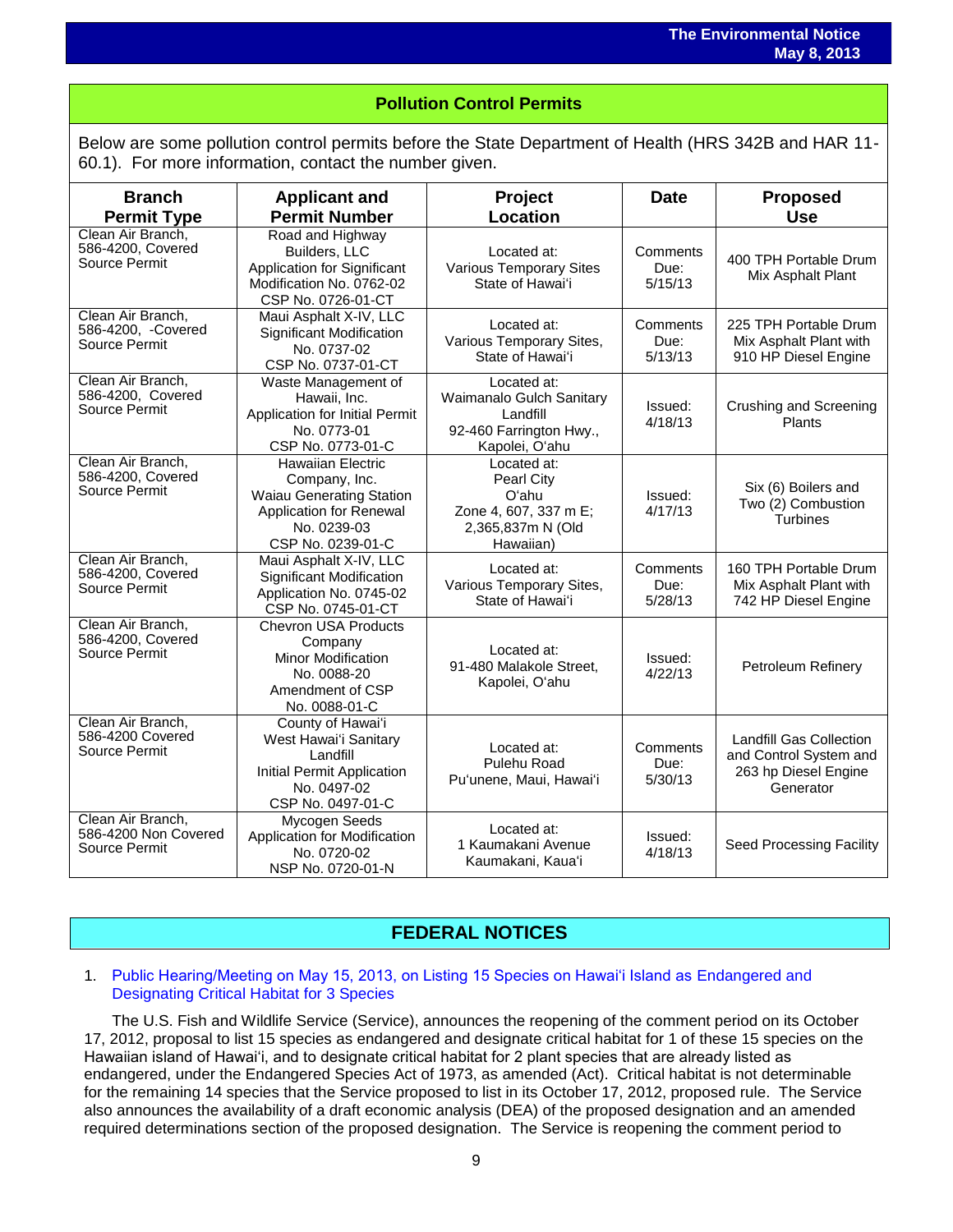allow all interested parties an opportunity to comment simultaneously on the proposed rule, the associated DEA, and the amended required determinations section. In addition, the Service provides supplemental information on one of the species proposed for listing and seek comments on its proposal to list this species in light of this new information. Comments previously submitted on this rulemaking do not need to be resubmitted, as they will be fully considered in preparation of the final rule. The Service also announces a public hearing and public information meeting on our proposed rule and associated documents. DATES: The comment period for the proposed rule published October 17, 2012, at 77 FR 63928, is reopened. Written Comments: The Service will consider comments received or postmarked on or before May 30, 2013. Public Information Meeting: The Service will hold a public information meeting in Kailua-Kona, Hawai'i, on Wednesday, May 15, 2013, from 3 p.m. to 5 p.m. Public Hearing: The Service will hold a public hearing in Kailua-Kona, Hawai'i, on Wednesday, May 15, 2013, from 6 p.m. to 8 p.m. Both the public information meeting and the public hearing will be held in the Council Chambers of the West Hawai'i Civic Center located at 74–5044 Ane Keohokalole Highway, Kailua-Kona, Hawai'i 96740 (telephone 808–323–4444). ADDRESSES: Document Availability: You may obtain copies of the October 17, 2012, proposed rule, this document, and the draft economic analysis at [http://www.regulations.gov](http://www.regulations.gov/) at Docket Number FWS–R1–ES–2012–0070, from the Pacific Islands Fish and Wildlife Office's Web site [\(http://www.fws.gov/pacificislands/\)](http://www.fws.gov/pacificislands/), or by contacting the Pacific Islands Fish and Wildlife Office directly. Written Comments: You may submit written comments electronically, by hard copy, or at the public information meeting or public hearing (for details click on (or paste in your favorite browser) the URL in the title of this notice). FOR FURTHER INFORMATION CONTACT: Loyal Mehrhoff, Field Supervisor, Pacific Islands Fish and Wildlife Office, 300 Ala Moana Boulevard, Box 50088, Honolulu, Hawai'i 96850; by telephone at 808–792–9400; or by facsimile at 808–792–9581. Persons who use a telecommunications device for the deaf (TDD) may call the Federal Information Relay Service (FIRS) at 800–877–8339 (see, 78 F.R. 25423, April 30, 2013).

#### 2. [Final Environmental Impact Statement for the Construction and Operation of an Infantry Platoon Battle](http://www.gpo.gov/fdsys/pkg/FR-2013-04-26/pdf/2013-09827.pdf)  [Course at Pōhakuloa Training Area, Hawai'i](http://www.gpo.gov/fdsys/pkg/FR-2013-04-26/pdf/2013-09827.pdf)

The U.S. Army Pacific (USARPAC) and U.S. Army Garrison, Hawai'i, (USAG–HI) propose to construct and operate a modern Infantry Platoon Battle Course (IPBC) and associated infrastructure that is compliant with current Army training requirements at Pōhakuloa Training Area (PTA), Hawai'i. The proposed IPBC would support the live-fire collective training needs of the Army, Army Reserve, and Hawai'i Army National Guard, as well as other Service components that are stationed or train in Hawai'i. Two alternatives were analyzed in the EIS: the Western Range Area Alternative (preferred) and the Charlie Circle Alternative. Both proposed IPBC alternative locations are in under-utilized portions of the PTA impact area where no ranges currently exist. These locations have been exposed to indirect munitions fire, and the proposed action would reclaim portions of the impact area to construct the IPBC. A third alternative analyzed in the Draft Programmatic Environmental Impact Statement (PEIS), Southwest of Range 20, is not operationally feasible and has been eliminated from the Final EIS. The Army also considered a No Action Alternative to not build the IPBC. For all alternatives (except for the No Action), the IPBC would be used for 242 training days per year. The Army identified and analyzed environmental and socioeconomic impacts associated with the proposed IPBC. The major potential environmental impacts are to air quality, cultural sites, threatened and endangered species, encountering munitions and explosives of concern, and igniting wildfires. Cultural resources could also be significantly impacted. The Army consulted with the USFWS on potential mitigation measures to protect federally-listed species. The USFWS issued a Biological Opinion (BO) pursuant to Section 7 of the Endangered Species Act on January 11, 2013. The Army also consulted with the State Historic Preservation Division, Advisory Council on Historic Preservation, and other consulting parties, including Native Hawaiian organizations, about potential effects on cultural resources and mitigation of those effects. The Army and the consulting parties are in the process of signing a Programmatic Agreement (PA) pursuant to Section 106 of the National Historic Preservation Act. The PA establishes how the remaining steps to the Section 106 consultation will be completed and the mitigation measures for the potential adverse effects on cultural resources. The PA will be signed prior to the Army issuing a Record of Decision for the proposed action. DATES: The waiting period for the Final EIS will end 30 days after publication of the NOA in the Federal Register by the U.S. Environmental Protection Agency. ADDRESSES: Written comments may be addressed to PTA EIS, P.O. Box 514, Honolulu, Hawai'i 96809 or by email to [PTAPEIS@bah.com.](mailto:PTAPEIS@bah.com) FOR FURTHER INFORMATION CONTACT: USAG–HI Public Affairs Office by phone at (808) 656–3152 Monday through Friday 9:00 a.m. to 5:00 p.m. Hawai'i Standard Time (see, 78 F.R. 24734, April 26, 2013).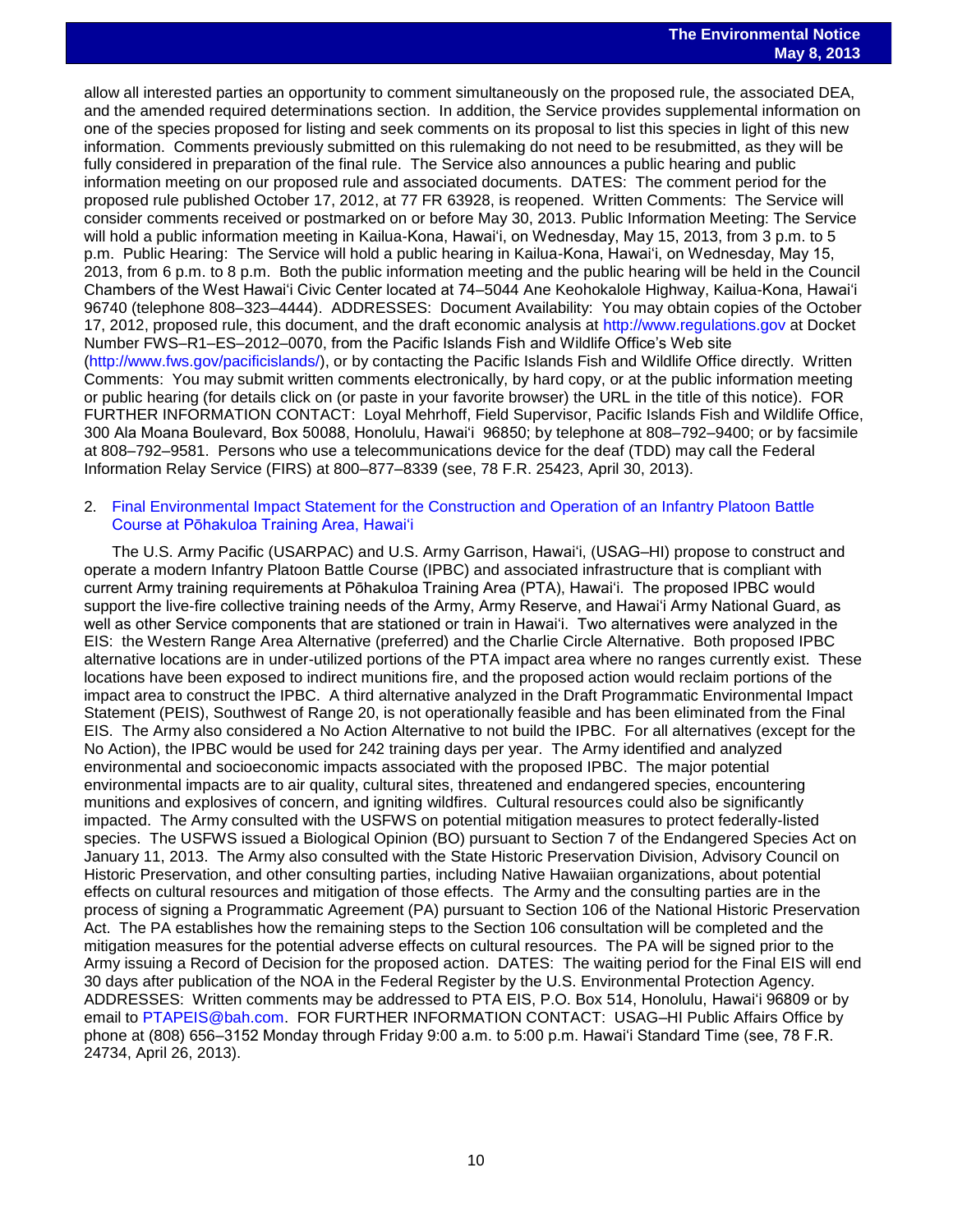# 3. [Takes of Marine Mammals Incidental to Specified Activities; Navy Training Conducted at the Silver Strand](http://www.gpo.gov/fdsys/pkg/FR-2013-04-24/pdf/2013-09618.pdf)  [Training Complex, San Diego Bay](http://www.gpo.gov/fdsys/pkg/FR-2013-04-24/pdf/2013-09618.pdf)

The National Marine Fisheries Service (NMFS) has received a complete application from the U.S. Navy (Navy) for an Incidental Harassment Authorization (IHA) to take marine mammals, by harassment, incidental to conducting training exercises at the Silver Strand Training Complex (SSTC) in the vicinity of San Diego Bay, California. Pursuant to the Marine Mammal Protection Act (MMPA), NMFS is requesting comments on its proposal to issue an IHA to the Navy to incidentally harass, by Level B Harassment only, eight species of marine mammals during the specified activity. DATES: Comments and information must be received no later than May 24, 2013. ADDRESSES: Comments on the application should be addressed to P. Michael Payne, Chief, Permits and Conservation Division, Office of Protected Resources, National Marine Fisheries Service, 1315 East-West Highway, Silver Spring, MD 20910–3225. The mailbox address for providing email comments is [itp.magliocca@noaa.gov.](mailto:itp.magliocca@noaa.gov) NMFS is not responsible for email comments sent to addresses other than the one provided here. Comments sent via email, including all attachments, must not exceed a 10-megabyte file size. Instructions: All comments received are a part of the public record and will generally be posted to <http://www.nmfs.noaa.gov/pr/permits/incidental.htm> without change. All Personal Identifying Information (for example, name, address, etc.) voluntarily submitted by the commenter may be publicly accessible. Do not submit Confidential Business Information or otherwise sensitive or protected information. A copy of the application may be obtained by visiting the internet at: [http://www.nmfs.noaa.gov/pr/permits/incidental.htm.](http://www.nmfs.noaa.gov/pr/permits/incidental.htm) Documents cited in this notice may also be viewed, by appointment, during regular business hours, at the aforementioned address. FOR FURTHER INFORMATION CONTACT: Michelle Magliocca, Office of Protected Resources, NMFS, (301) 427–8401 (see, 78 F.R. 24161, April 24, 2013).

#### 4. [List of Fisheries for 2013](http://www.gpo.gov/fdsys/pkg/FR-2013-04-22/pdf/2013-09391.pdf)

The National Marine Fisheries Service (NMFS) publishes its proposed List of Fisheries (LOF) for 2013, as required by the Marine Mammal Protection Act (MMPA). The proposed LOF for 2013 reflects new information on interactions between commercial fisheries and marine mammals. NMFS must classify each commercial fishery on the LOF into one of three categories under the MMPA based upon the level of serious injury and mortality of marine mammals that occurs incidental to each fishery. The classification of a fishery in the LOF determines whether participants in that fishery are subject to certain provisions of the MMPA, such as registration, observer coverage, and take reduction plan (TRP) requirements. The fishery classifications and list of marine mammal stocks incidentally injured or killed described in the Final LOF for 2012 remain in effect until the effective date of the Final LOF for 2013. DATES: Comments must be received by May 22, 2013. ADDRESSES: Send comments by any one of the following methods. (1) Electronic Submissions: Submit all electronic comments through the Federal eRulemaking portal: [http://www.regulations.gov](http://www.regulations.gov/) (follow instructions for submitting comments). (2) Mail: Chief, Marine Mammal and Sea Turtle Conservation Division, Attn: List of Fisheries, Office of Protected Resources, NMFS, 1315 East-West Highway, Silver Spring, MD 20910. Comments regarding the burden-hour estimates, or any other aspect of the collection of information requirements contained in this proposed rule, should be submitted in writing to Chief, Marine Mammal and Sea Turtle Conservation Division, Office of Protected Resources, NMFS, 1315 East-West Highway, Silver Spring, MD 20910, or to Stuart Levenback, OMB, by email to [Stuart\\_Levenbach@omb.eop.gov.](mailto:Stuart_Levenbach@omb.eop.gov) Instructions: All comments received are a part of the public record and will generally be posted to [http://www.regulations.gov](http://www.regulations.gov/) without change. All Personal Identifying Information (e.g., name, address, etc.) voluntarily submitted by the commenter may be publicly accessible. Do not submit Confidential Business Information or otherwise sensitive or protected information. NMFS will accept anonymous comments (enter ''N/A'' in the required fields, if you wish to remain anonymous). Attachments to electronic comments will be accepted in Microsoft Word, Excel, WordPerfect, or Adobe PDF file formats only. FOR FURTHER INFORMATION CONTACT: Brandon Sousa, Office of Protected Resources, 301– 427–8498; Allison Rosner, Northeast Region, 978–281–9328; Jessica Powell, Southeast Region, 727–824–5312; Elizabeth Petras, Southwest Region, 562–980–3238; Brent Norberg, Northwest Region, 206–526–6550; Bridget Mansfield, Alaska Region, 907–586–7642; Nancy Young, Pacific Islands Region, 808–944–2282. Individuals who use a telecommunications device for the hearing impaired may call the Federal Information Relay Service at 1– 800–877–8339 between 8 a.m. and 4 p.m. Eastern time, Monday through Friday, excluding Federal holidays (see, 78 F.R. 23708, April 22, 2013).

#### 5. [Proposed Consent Decree, Clean Air Act Citizen Suit](http://www.gpo.gov/fdsys/pkg/FR-2013-04-19/pdf/2013-09292.pdf)

In accordance with the Clean Air Act, as amended ("CAA"), notice is hereby given of a proposed consent decree to resolve a lawsuit filed by the Center for Biological Diversity and the Center for Environmental Health (''Plaintiffs'') in the United States District Court for the Northern District of California: Center for Biological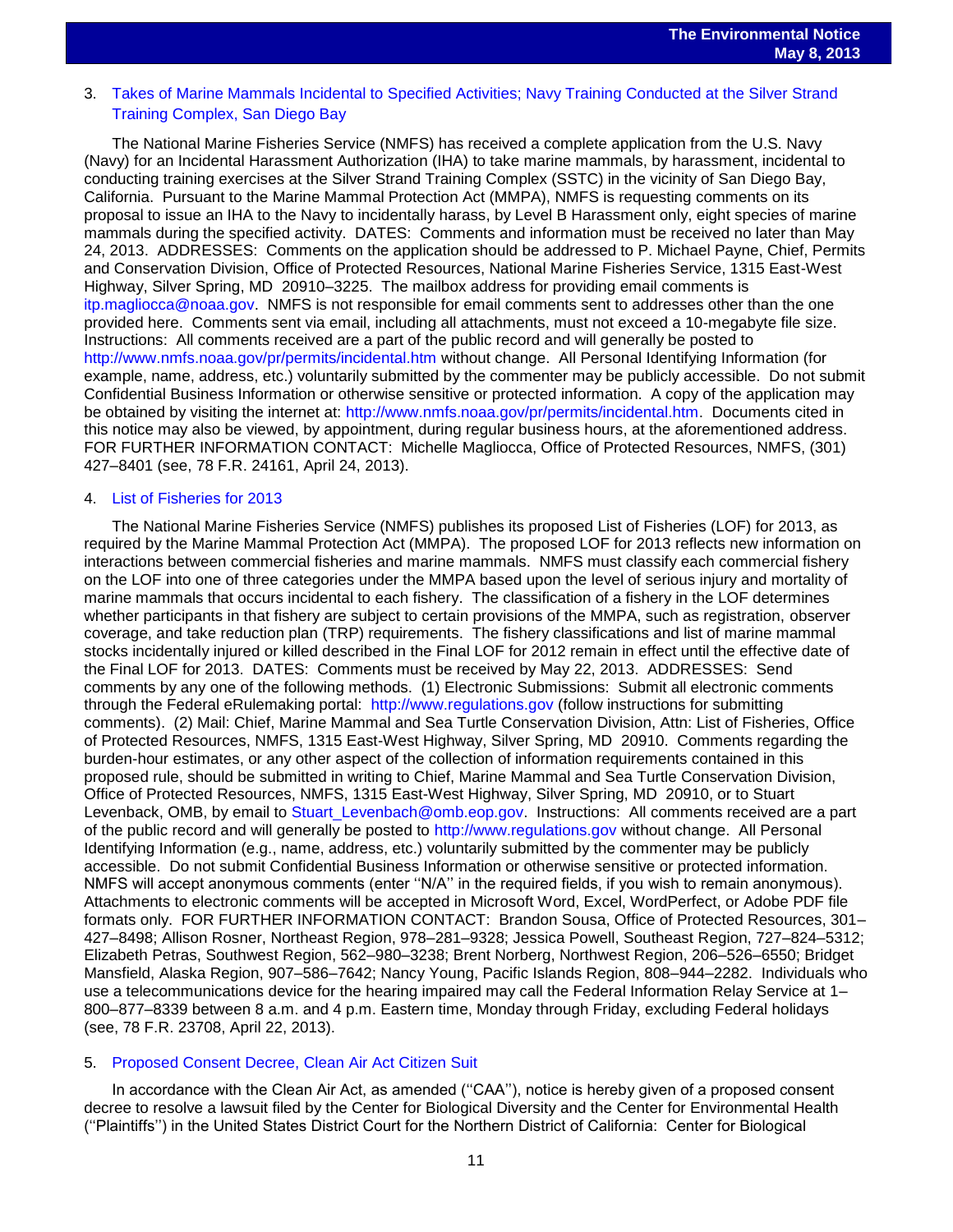Diversity, et al. v. Jackson, No. C–12–04968 JWT (N.D. CA.). On September 24, 2012, Plaintiffs filed a complaint alleging that EPA failed to make a finding of failure to submit infrastructure state implementation plans (SIPs) for Colorado, Hawai'i, Illinois, Maryland, Massachusetts, New Jersey, Oklahoma, Oregon, Pennsylvania, South Dakota, Vermont, and Washington with regard to the 2008 lead National Ambient Air Quality Standard (2008 lead NAAQS) by the statutory deadline established by CAA. Plaintiffs' complaint also alleged that EPA failed to take final action on the infrastructure SIP submitted by Tennessee with regard to the 2008 Lead NAAQs by the statutory deadline established by CAA. In addition, the complaint alleges that EPA failed to determine whether the Herculaneum nonattainment area, in Jefferson County, Missouri attained the 1978 lead National Ambient Air Quality Standard (1978 lead NAAQS) by its attainment date as mandated by CAA. The proposed consent decree establishes a deadline of August 15, 2013 for EPA to take action with respect to the Tennessee infrastructure SIP and the Herculaneum nonattainment area. DATES: Written comments on the proposed consent decree must be received by May 20, 2013. ADDRESSES: Submit your comments, identified by Docket ID number EPA– HQ– OGC–2013–0236, online at [www.regulations.gov](http://www.regulations.gov/) (EPA's preferred method); by email to [oei.docket@epa.gov;](mailto:oei.docket@epa.gov) mailed to EPA Docket Center, Environmental Protection Agency, Mailcode: 2822T, 1200 Pennsylvania Ave. NW., Washington, DC 20460–0001; or by hand delivery or courier to EPA Docket Center, EPA West, Room 3334, 1301 Constitution Ave. NW., Washington, DC, between 8:30 a.m. and 4:30 p.m. Monday through Friday, excluding legal holidays. Comments on a disk or CD–ROM should be formatted in Word or ASCII file, avoiding the use of special characters and any form of encryption, and may be mailed to the mailing address above. FOR FURTHER INFORMATION CONTACT: David Orlin, Air and Radiation Law Office (2344A), Office of General Counsel, U.S. Environmental Protection Agency, 1200 Pennsylvania Ave. NW., Washington, DC 20460; telephone: (202) 564–1222; fax number (202) 564–5601; email address: [orlin.david@epa.gov](mailto:orlin.david@epa.gov) (see, 78 F.R. 23560, April 19, 2013).

### 6. [Marine Mammals File No. 17312](http://www.gpo.gov/fdsys/pkg/FR-2013-04-19/pdf/2013-09249.pdf)

Notice is hereby given that the Scripps Institution of Oceanography [Responsible Party: John Hildebrand, Ph.D.], University of California, 8635 Discovery Way, La Jolla, CA 92093, has applied in due form for a permit to conduct research on 35 cetacean species/stocks, including the following endangered whales: blue (*Balaenoptera musculus*), fin (*B. physalus*), sei (*B. borealis*), Southern Resident stock of killer (*Orcinus orca*), Hawaii insular stock of false killer (*Pseudorca crassidens*), sperm (*Physeter macrocephalus*), North Pacific right (*Eubalaena japonica*), and humpback (*Megaptera novaeangliae*) whales. DATES: Written, telefaxed, or email comments must be received on or before May 20, 2013. ADDRESSES: The application and related documents are available for review by selecting ''Records Open for Public Comment'' from the Features box on the Applications and Permits for Protected Species (APPS) home page, [https://apps.nmfs.noaa.gov,](https://apps.nmfs.noaa.gov/) and then selecting File No. 17312 from the list of available applications. These documents are also available upon written request or by appointment in the following offices: Permits and Conservation Division, Office of Protected Resources, NMFS, 1315 East-West Highway, Room 13705, Silver Spring, MD 20910; phone (301)427–8401; fax (301)713–0376; Northwest Region, NMFS, 7600 Sand Point Way NE., BIN C15700, Bldg. 1, Seattle, WA 98115–0700; phone (206)526–6150; fax (206)526–6426; Alaska Region, NMFS, P.O. Box 21668, Juneau, AK 99802–1668; phone (907)586–7221; fax (907)586–7249; Southwest Region, NMFS, 501 West Ocean Blvd., Suite 4200, Long Beach, CA 90802–4213; phone (562)980–4001; fax (562)980–4018; Pacific Islands Region, NMFS, 1601 Kapi'olani Blvd., Rm 1110, Honolulu, Hawai'i 96814–4700; phone (808)944–2200; fax (808)973–2941; and Southeast Region, NMFS, 263 13th Avenue South, Saint Petersburg, FL 33701; phone (727)824–5312; fax (727)824–5309. Written comments on this application should be submitted to the Chief, Permits and Conservation Division, at the address listed above. Comments may also be submitted by facsimile to (301)713–0376, or by email to [NMFS.Pr1Comments@noaa.gov.](mailto:NMFS.Pr1Comments@noaa.gov) Please include the File No. in the subject line of the email comment. Those individuals requesting a public hearing should submit a written request to the Chief, Permits and Conservation Division at the address listed above. The request should set forth the specific reasons why a hearing on this application would be appropriate. FOR FURTHER INFORMATION CONTACT: Amy Hapeman or Carrie Hubard, (301)427–8401 (see, 78 F.R. 23538, April 19, 2013).

### 7. [Proposed Rule under the Shark Conservation Act of 2010](http://www.gpo.gov/fdsys/pkg/FR-2013-05-02/pdf/2013-10439.pdf)

The National Marine Fisheries Service (NMFS) has proposed a rule to implement the provisions of the Shark Conservation Act of 2010 (SCA) and prohibit any person from removing any of the fins of a shark at sea, possessing shark fins on board a fishing vessel unless they are naturally attached to the corresponding carcass, transferring or receiving fins from one vessel to another at sea unless the fins are naturally attached to the corresponding carcass, landing shark fins unless they are naturally attached to the corresponding carcass, or landing shark carcasses without their fins naturally attached. NMFS proposes this action to amend existing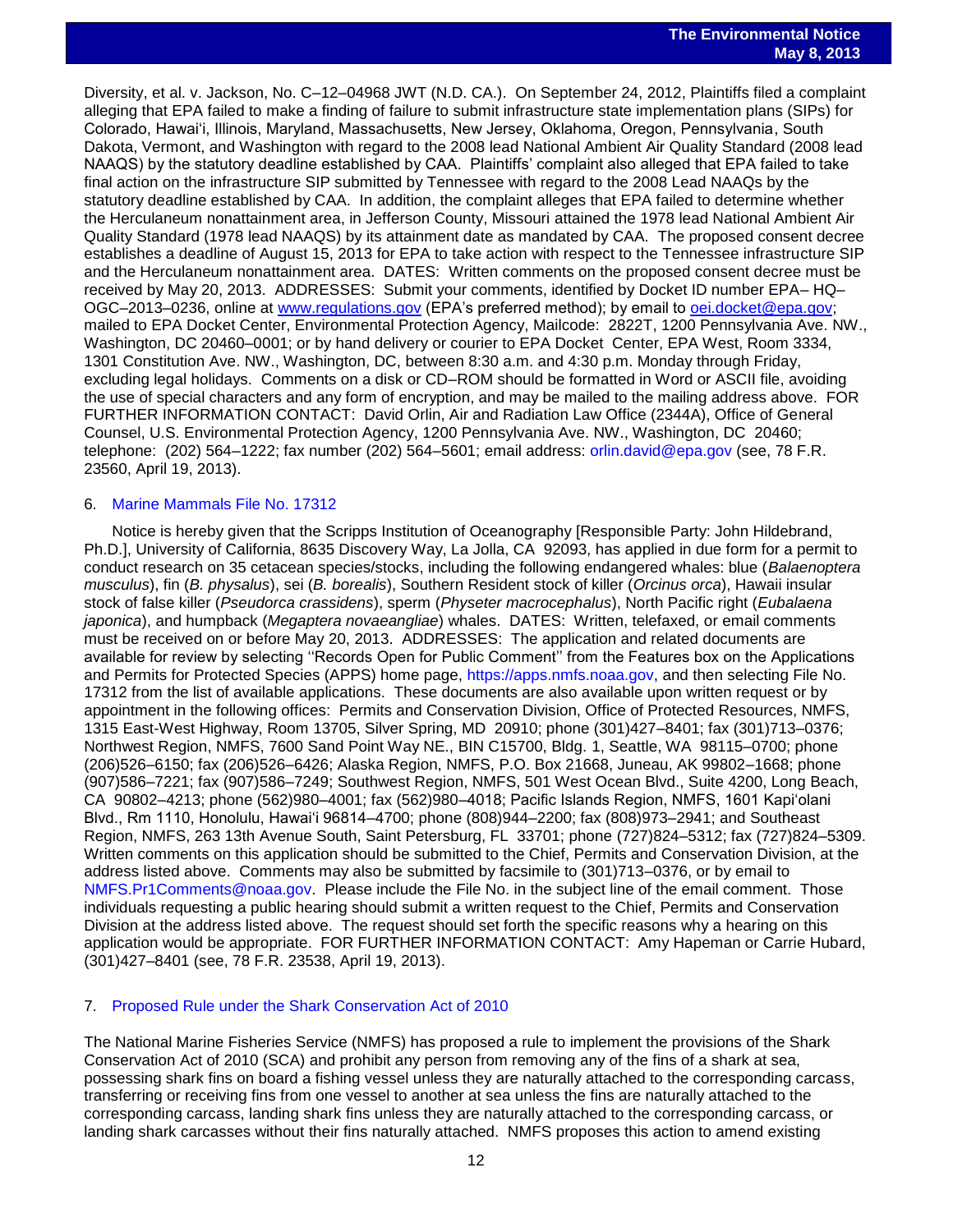regulations and make them consistent with the SCA. DATES: Written comments must be received by June 17,<br>, regulations and make them consistent with the SCA. DATES: Written comments must be received by June 17, 2013. ADDRESSES: You may submit comments on this document, identified by NOAA–NMFS–2012–0092, by any of the following methods:

- 1. Electronic Submission: Submit all electronic public comments via the Federal e-Rulemaking Portal www.regulations.gov. To submit comments via the e-Rulemaking Portal, first click the ''submit a comment'' icon, then enter NOAA–NMFS–2012–0092 in the keyword search. Locate the document you wish to comment on from the resulting list and click on the ''Submit a Comment'' icon on the right of that line.
- 2. Mail: Submit written comments to Kim Marshall, National Marine Fisheries Service, NOAA; 1315 East-West Highway, Silver Spring, MD 20910.
- 3. Fax: 301–713–1193; Attn: Kim Marshall.

Instructions: Comments must be submitted by one of the above methods to ensure that the comments are received, documented, and considered by NMFS. Comments sent by any other method, to any other address or individual, or received after the end of the comment period, may not be considered. All comments received are a part of the public record and will generally be posted for public viewing on www.regulations.gov without change. All personal identifying information (e.g., name, address, etc.) submitted voluntarily by the sender will be publicly accessible. Do not submit confidential business information, or otherwise sensitive or protected information. NMFS will accept anonymous comments (enter ''N/A'' in the required fields if you wish to remain anonymous). Attachments to electronic comments will be accepted in Microsoft Word or Excel, WordPerfect, or Adobe PDF file formats only. Electronic copies of the Environmental Assessment (EA), the Regulatory Impact Review (RIR), and the Initial Regulatory Flexibility Analysis (IRFA) prepared for this action are available on the Federal e-Rulemaking Portal www.regulations.gov. FOR FURTHER INFORMATION CONTACT: Kim Marshall, 301–427–8556 (see, 78 F.R. 25685, May 2, 2013).